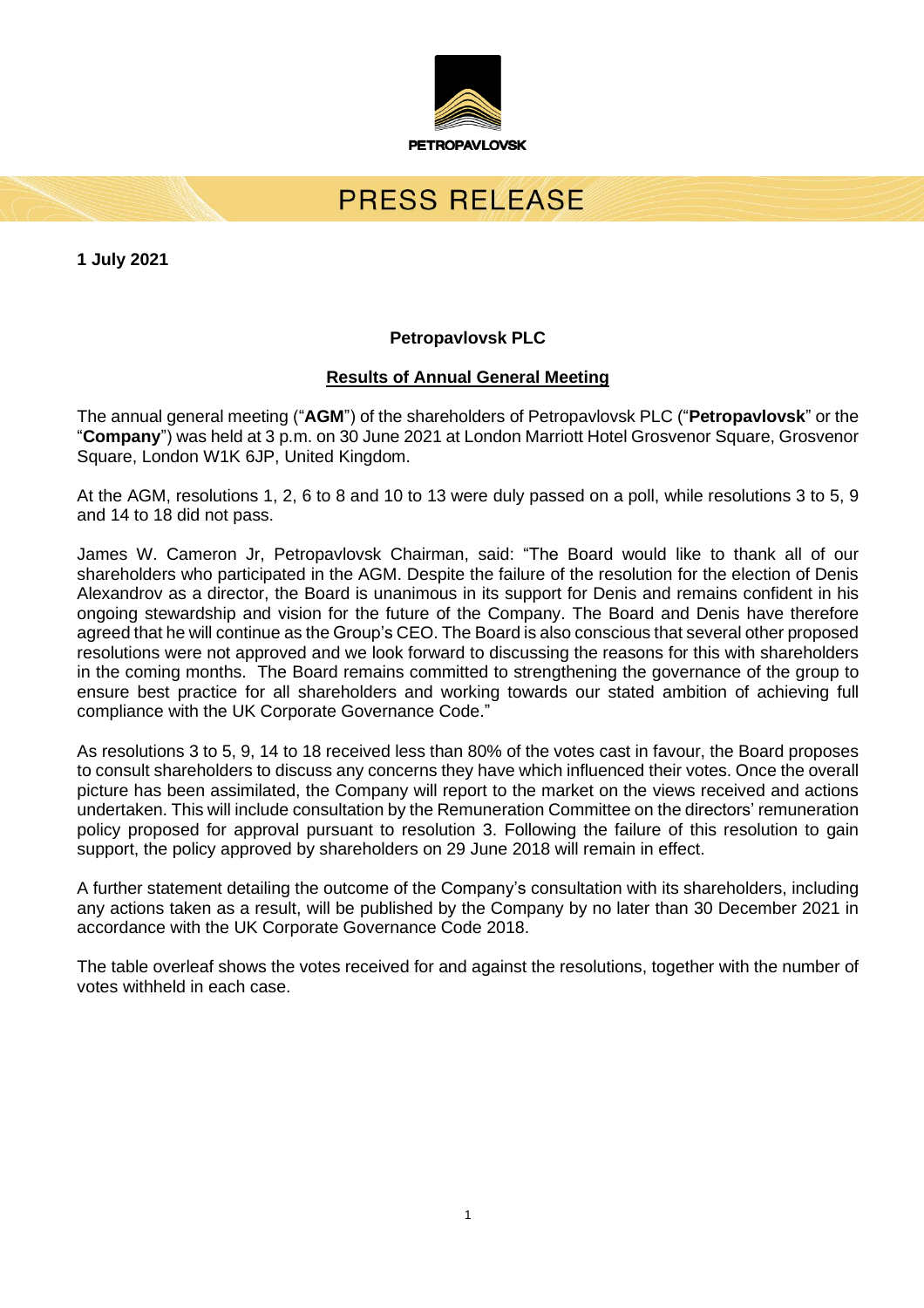| <b>Resolution</b>           |                                                                                       | <b>Votes For</b>        |                         | <b>Votes Against</b>    |                         | <b>Total Votes</b><br><b>Cast</b> | <b>Votes</b><br><b>Withheld</b> |
|-----------------------------|---------------------------------------------------------------------------------------|-------------------------|-------------------------|-------------------------|-------------------------|-----------------------------------|---------------------------------|
|                             |                                                                                       | No. of<br><b>Shares</b> | $%$ of<br><b>Shares</b> | No. of<br><b>Shares</b> | $%$ of<br><b>Shares</b> | No. of<br><b>Shares</b>           | No. of<br><b>Shares</b>         |
| <b>Ordinary Resolutions</b> |                                                                                       |                         |                         |                         |                         |                                   |                                 |
| $\mathbf{1}$                | To approve the report &<br>accounts for the year ended<br>31 December 2020            | 2,813,801,645           | 97.79%                  | 63,734,484              | 2.21%                   | 2,877,536,129                     | 8,828,852                       |
| $\overline{c}$              | To approve the directors'<br>remuneration report                                      | 2,412,902,019           | 83.79%                  | 466,891,678             | 16.21%                  | 2,879,793,697                     | 6,571,284                       |
| $\mathbf{3}$                | To approve the directors'<br>remuneration policy                                      | 977,238,304             | 33.94%                  | 1,902,178,795           | 66.06%                  | 2,879,417,099                     | 6,947,882                       |
| $\overline{4}$              | To approve changes to the<br>rules of the company's Long-<br>Term Incentive Plan 2020 | 1,093,088,796           | 37.96%                  | 1,786,617,435           | 62.04%                  | 2,879,706,231                     | 6,658,750                       |
| 5                           | To approve terms of an option<br>plan to be granted to the CEO                        | 596,570,473             | 20.72%                  | 2,283,162,115           | 79.28%                  | 2,879,732,588                     | 6,632,393                       |
| 6                           | To appoint MacIntyre Hudson<br>LLP as auditor                                         | 2,815,749,674           | 97.78%                  | 64,024,710              | 2.22%                   | 2,879,774,384                     | 6,590,597                       |
| $\overline{7}$              | To authorise the directors to<br>determine the remuneration of<br>the auditor         | 2,815,785,204           | 97.78%                  | 63,992,233              | 2.22%                   | 2,879,777,437                     | 6,587,544                       |
| 8                           | To elect Mr Malay Mukherjee<br>as a director                                          | 2,648,647,693           | 91.98%                  | 231,027,262             | 8.02%                   | 2,861,674,955                     | 6,696,026                       |
| 9                           | To elect Mr Denis Alexandrov<br>as a director                                         | 1,345,305,055           | 46.72%                  | 1,534,377,768           | 53.28%                  | 2,879,682,823                     | 6,682,158                       |
| 10                          | To elect Mr Mikhail Irzhevsky<br>as a director                                        | 2,581,317,692           | 94.58%                  | 147,805,366             | 5.42%                   | 2,729,123,058                     | 157,241,923                     |
| 11                          | To re-elect Mr James W<br>Cameron, Jr as a director                                   | 2,326,387,896           | 94.37%                  | 138,826,572             | 5.63%                   | 2,465,214,468                     | 421,150,513                     |
| 12                          | To re-elect Ms Charlotte<br>Philipps as a director                                    | 2,199,083,867           | 89.21%                  | 265,993,599             | 10.79%                  | 2,465,077,466                     | 421,287,515                     |
| 13                          | To re-elect Mr Maxim Kharin<br>as a director                                          | 2,226,111,525           | 90.30%                  | 239,011,687             | 9.70%                   | 2,465,123,212                     | 421,241,769                     |
| 14                          | To authorise the directors to<br>allot shares                                         | 845,205,452             | 29.35%                  | 2,034,599,316           | 70.65%                  | 2,879,804,768                     | 6,560,213                       |
| 15                          | To authorise the directors to<br>allot shares in connection<br>with a rights issue    | 944,509,418             | 32.80%                  | 1,935,298,593           | 67.20%                  | 2,879,808,011                     | 6,556,970                       |
| <b>Special Resolutions</b>  |                                                                                       |                         |                         |                         |                         |                                   |                                 |
| 16                          | To disapply pre-emption rights<br>on an allotment                                     | 947,661,186             | 32.91%                  | 1,932,150,603           | 67.09%                  | 2,879,811,789                     | 6,553,192                       |
| 17                          | To disapply pre-emption rights<br>on an allotment for financing<br>purposes           | 947,423,038             | 32.90%                  | 1,932,387,694           | 67.10%                  | 2,879,810,732                     | 6,554,249                       |
| 18                          | Authority to convene a general<br>meeting on not less than 14<br>clear days' notice   | 1,772,308,297           | 61.54%                  | 1,107,501,839           | 38.46%                  | 2,879,810,136                     | 6,554,845                       |

#### **Notes:**

1. Resolutions 3 to 5, 9 and 14 to 18 were not approved by shareholders. All other resolutions were passed.

2. Votes 'for' and 'against' are expressed as a percentage of votes received.

3. A 'vote withheld' is not a vote in law and is not counted in the calculations of the votes 'for' or 'against' a resolution.

4. The total number of shares in issue as at close of business on 28 June 2021 was 3,957,270,254 ordinary shares with 3,957,270,254 voting rights.

5. c.72.94% voting capital was instructed.